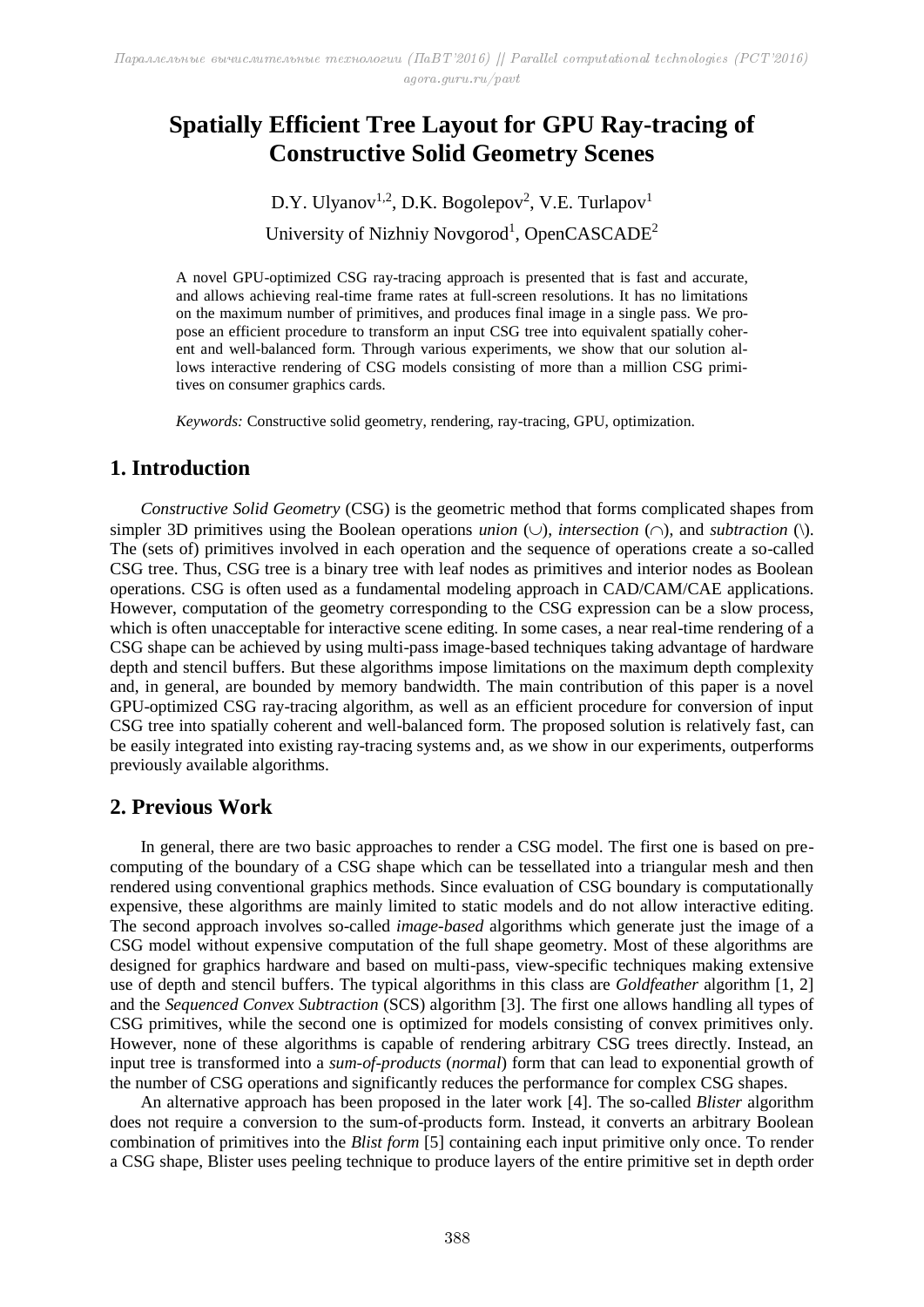(each layer is the Z-buffer representation of a 3D scene that allows only one fragment stored at each pixel). Each peel is classified according to its CSG expression and then combined.

The above algorithms can achieve interactivity for relatively complex CSG shapes (thousands of primitives). However, all these techniques use many rendering passes, and thus are bandwidth limited. For many years, GPU memory bandwidth grows slower than computing performance, resulting in a data transfer bottleneck for many GPU-accelerated applications. A completely different approach was adopted in [6]. In this work, an attempt has been made to distribute the workload between a CPU and a GPU, by performing spatial decomposition of input CSG tree on a CPU and ray-tracing of its simple parts on a GPU. The algorithm has proven to be effective for relatively simple CSG shapes (hundreds of primitives). Whereas more complex models require subdivision into a larger number of parts that leads to a huge number of draw calls and performance decrease.

Ray-tracing of the entire CSG tree is possible and used quite widely. However, most approaches to render CSG scenes require computing all intersections of a ray with a primitive. The ray is broken into intervals corresponding to the intersected primitives. After that the Boolean operations are applied to find out the first interval that is actually inside a CSG object. Due to a large amount of computation and significant memory consumption this approach can be extremely expensive. Moreover, it is poorly suited for a GPU, the effective use of which requires tens of thousands of threads running in parallel. Since GPU hardware resources are divided among threads, low resource usage is crucial to support a plurality of simultaneously-active threads. However, the implementation of interval CSG ray-tracer on the GPU is still possible as shown in [7]. Unfortunately, this approach tends to be limited by the number of primitives and maximum depth complexity due to the necessity of storing interval representation of the whole scene in GPU memory.

```
function INTERSECT(node, min)
minL ← min
 minR ← min
 (t_L, N_L) ← INTERSECT (L(node), min_L)
 (t_R, N_R) \leftarrow INTERSECT (R(node), min_R)
state_L \leftarrow CLASSIFY (t_L, N_L)state<sup>R</sup> ← CLASSIFY (t_R, N_R)while true do
   actions ← table[stateL, stateR]
   if Miss ∈ actions then
    return miss
   if RetL ∈ actions or (RetLIfCloser ∈ actions and tL ≤ tR) then
    return (tL, NL)
   if RetR ∈ actions or (RetRIfCloser ∈ actions and tR ≤ tL) then
   if FlipR ∈ actions then
    N_R ← -N_R return (tR, NR)
   else
   if LoopL ∈ actions or (LoopLIfCloser ∈ actions and t_L ≤ t_R) then
    min<sub>L</sub> ← t<sub>L</sub>(t_t, N_t) \leftarrow INTERSECT (L(node), min_t)state<sub>L</sub> ← CLASSIFY (t<sub>L</sub>, N<sub>L</sub>)
    else
     if LoopR ∈ actions or (LoopRIfCloser ∈ actions and tR ≤ tL) then
     minR ← tR
      (t_R, N_R) \leftarrow INTERSECT (R(node), min_R)
      state<sup>R</sup> ← CLASSIFY (t_R, N_R) else
      return miss
```
**Fig. 1.** Recursive CSG intersection

A quite different approach based on *single-hit* ray-tracing (finding only nearest intersection) has been proposed in [8]. The algorithm uses a concept of state machine to calculate the intersection with a CSG model. The only limitation is that the basic CSG primitives should be closed (can be relaxed to handle orientable surfaces), non-self-intersecting and have consistently oriented normals. This elegant idea makes it quite easy to integrate CSG rendering into existing ray-tracing systems. Although the paper does not contain any characteristics of the algorithm, it looks suitable for the GPU and inspired our work. In the remainder of this section, we outline the main steps of this algorithm and point out some inaccuracies in the original state tables.

Let *T* be a CSG tree, and let *L*(*T*) and *R*(*T*) be the left and right sub-tree of *T*. To find the nearest intersection of ray *R* and tree *T* the ray is shot at sub-trees  $L(T)$  and  $R(T)$ , and then the intersection with the each sub-tree is classified as one of entering, exiting or missing it. Based upon the combination of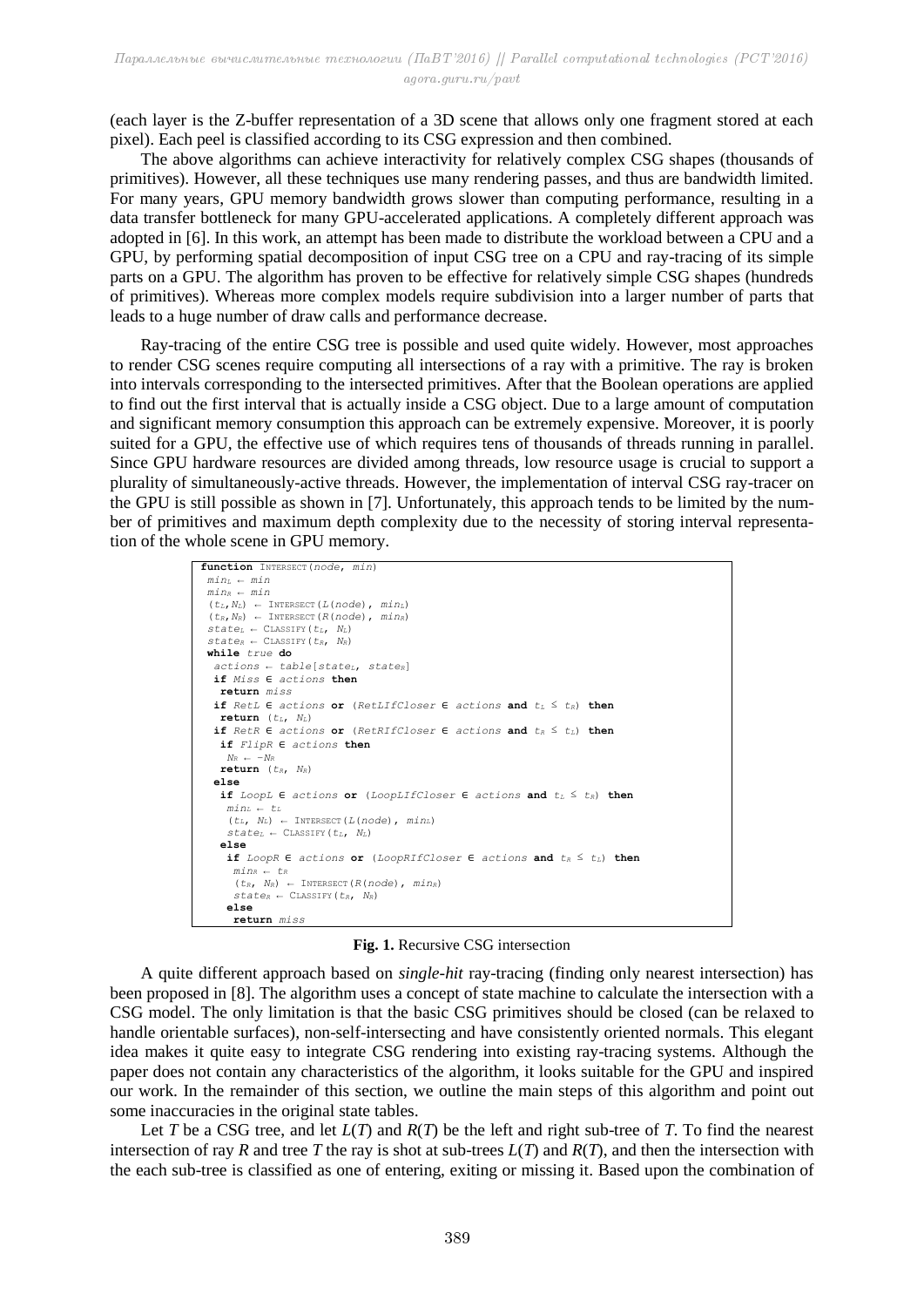these two classifications, one of several actions is taken: (*a*) returning a hit; (*b*) returning a miss; (*c*) changing the starting point of ray *R* for one of sub-trees and then shooting this ray again, classifying next intersection. In latter case, the state machine enters a new loop (see Figure 1). Kensler proposed 3 state tables (one for each Boolean operation) needed to ray-trace a CSG shape. Unfortunately, these state tables are not complete and lead to incorrect visualization. In this paper we provide refined state tables allowing correct visualization in all cases (see Table 1). Kensler's algorithm is recursive and poorly suited for a GPU. While recursion is supported on CUDA-enabled GPUs, the iterative version with a manually-managed state stack provides a much better performance, and can be implemented in the environment without recursion support (e.g., OpenGL, OpenCL). However, transforming of the algorithm into iterative form is not trivial due to a large number of parameters and local variables.

| U                   | Enter $R(T)$                 | Exit $R(T)$                    | Miss $R(T)$ |                     | Enter $R(T)$                   | Exit $R(T)$                  | Miss $R(T)$ |                     | Enter $R(T)$                          | Exit $R(T)$                    | Miss $R(T)$ |
|---------------------|------------------------------|--------------------------------|-------------|---------------------|--------------------------------|------------------------------|-------------|---------------------|---------------------------------------|--------------------------------|-------------|
| Enter<br>L(T)       | RetLIfCloser<br>RetRIfCloser | RetRIfCloser<br>LoopL          | RetL        | Enter<br>L(T)       | LoopLIfCloser<br>LoopRIfCloser | RetLIfCloser<br>LoopR        | Miss        | Enter<br>L(T)       | RetLIfCloser<br>LoopR                 | LoopLIfCloser<br>LoopRIfCloser | RetL        |
| Exit<br>L(T)        | RetLIfCloser<br>LoopR        | LoopLIfCloser<br>LoopRIfCloser | RetL        | Exit<br>L(T)        | RetRIfCloser<br>LoopL          | RetLIfCloser<br>RetRIfCloser | Miss        | Exit<br>L(T)        | RetLIfCloser<br>RetRIfCloser<br>FlipR | RetRIfCloser<br>FlipR<br>LoopL | RetL        |
| <b>Miss</b><br>L(T) | RetR                         | RetR                           | Miss        | <b>Miss</b><br>L(T) | <b>Miss</b>                    | Miss                         | Miss        | <b>Miss</b><br>L(T) | Miss                                  | Miss                           | Miss        |

**Table 1.** State tables for Boolean operations

## **2. GPU-Optimized CSG Ray-tracing**

### **2.1 Stack-based CSG traverse**

As our main contribution, we propose the iterative CSG ray-tracing algorithm that uses minimal state and is optimized for massively parallel architectures with limited (per thread) memory resources like GPUs. For that purpose we define a high-level state machine that manages the execution of the original algorithm in the iterative manner (see Figure 2).



**Fig. 2.** High-level state machine

The use of state tables for each Boolean operation (let us call them CSG tables) is based on precomputed intersections with child objects of the current CSG node. Thus, all of the states of high-level pushdown automata are divided into two categories: (*a*) calculation of intersections with child objects, and (*b*) applying CSG tables for classification of the processed CSG node. The first category includes the states *GotoLft* (finding the intersection with the left sub-tree), *GotoRgh* (finding the intersection with the right sub-tree), and *SaveLft* (storing the intersection parameters with the left sub-tree and then execution of *GotoRgh*). The last state is needed since the processing of the right sub-tree leads to trashing local variables. The second category includes the following states: *Compute* (applying CSG tables), *LoadLft* (loading intersection data for the left sub-tree and then execution of *Compute*), *LoadRgh* (loading intersection data for the right sub-tree and then execution of *Compute*). General scheme of transition between the states is shown in Figure 3. Here the *GoTo*() function (see Figure 4) calculates intersection points with left and right sub-trees, while the *Compute*() function (see Figure 4) classifies these points in order to detect the first intersection of a ray with the actual boundary of CSG shape. Note that *GoTo*() function enables the use of bounding boxes to improve the performance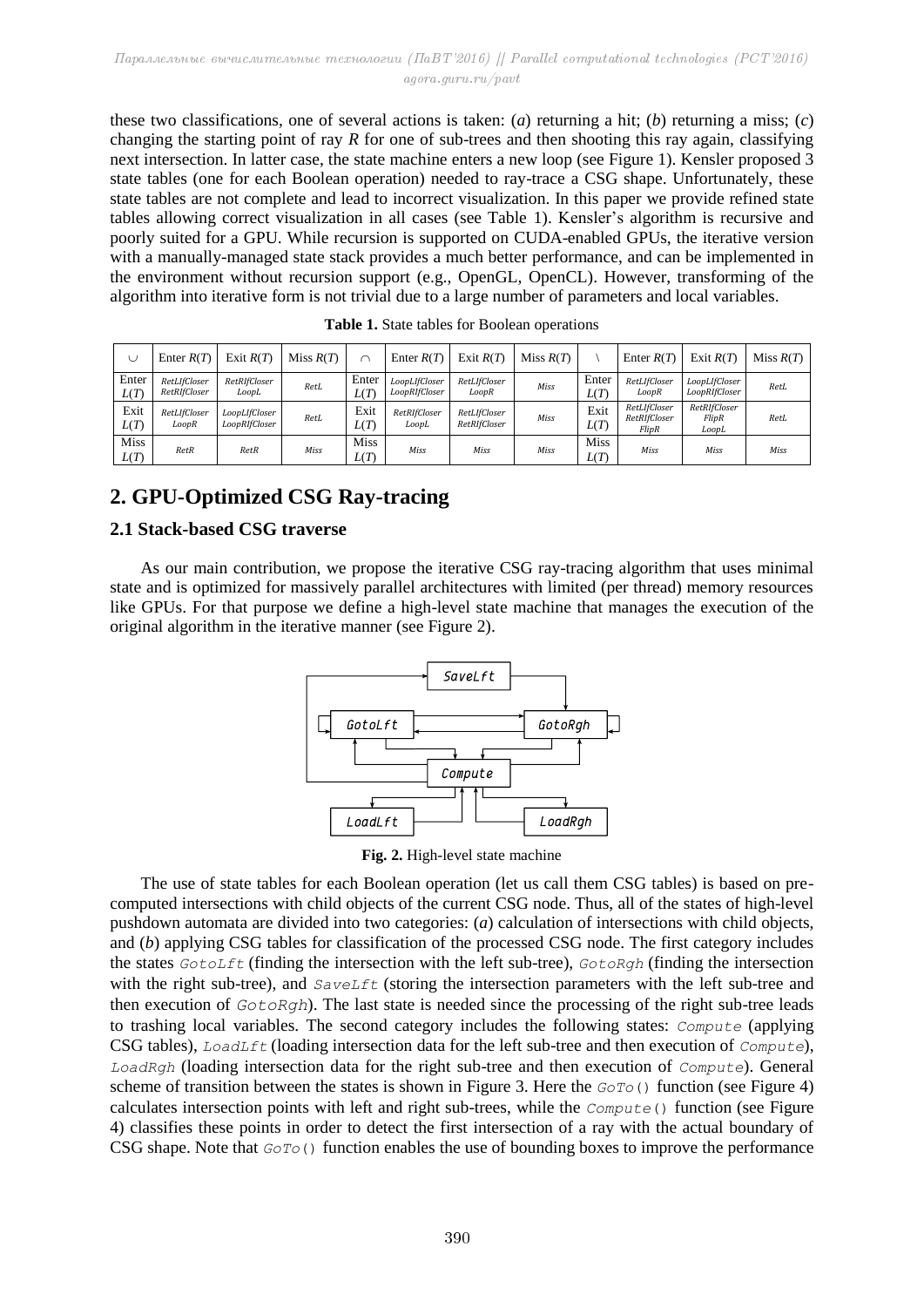#### of intersection function. Such bounds are calculated for each node of CSG tree to obtain a bounding volume hierarchy [9].





**Fig. 3.** Iterative CSG traversal

**Fig. 4.** GOTO stage (left) and COMPUTE stage (right)

#### **2.3 Optimizing CSG Trees**

It is obvious that the performance of our algorithm greatly depends on the topology of CSG tree that affects spatial coherence of primitives and height of the tree. However, the creation of a balanced, unbalanced, or a perfect CSG tree depends generally on the user. Thus, it is necessary to transform an input tree *T* into an equivalent well-balanced tree *T* of roughly the same size as *T*.

We propose an efficient pipeline for optimizing CSG trees that runs in four phases: (*a*) converting the input tree *T* to a *positive* form; (*b*) spatial optimization of tree topology; (*c*) minimizing height of the tree; (*d*) reverse converting to a *general* form giving the output tree *T*.

#### **2.3.1 Converting to positive form**

A CSG tree T is represented in the positive form using only  $\cup$  and  $\cap$  operations and negation of leaf nodes. This conversion can be easily done using the following transformations: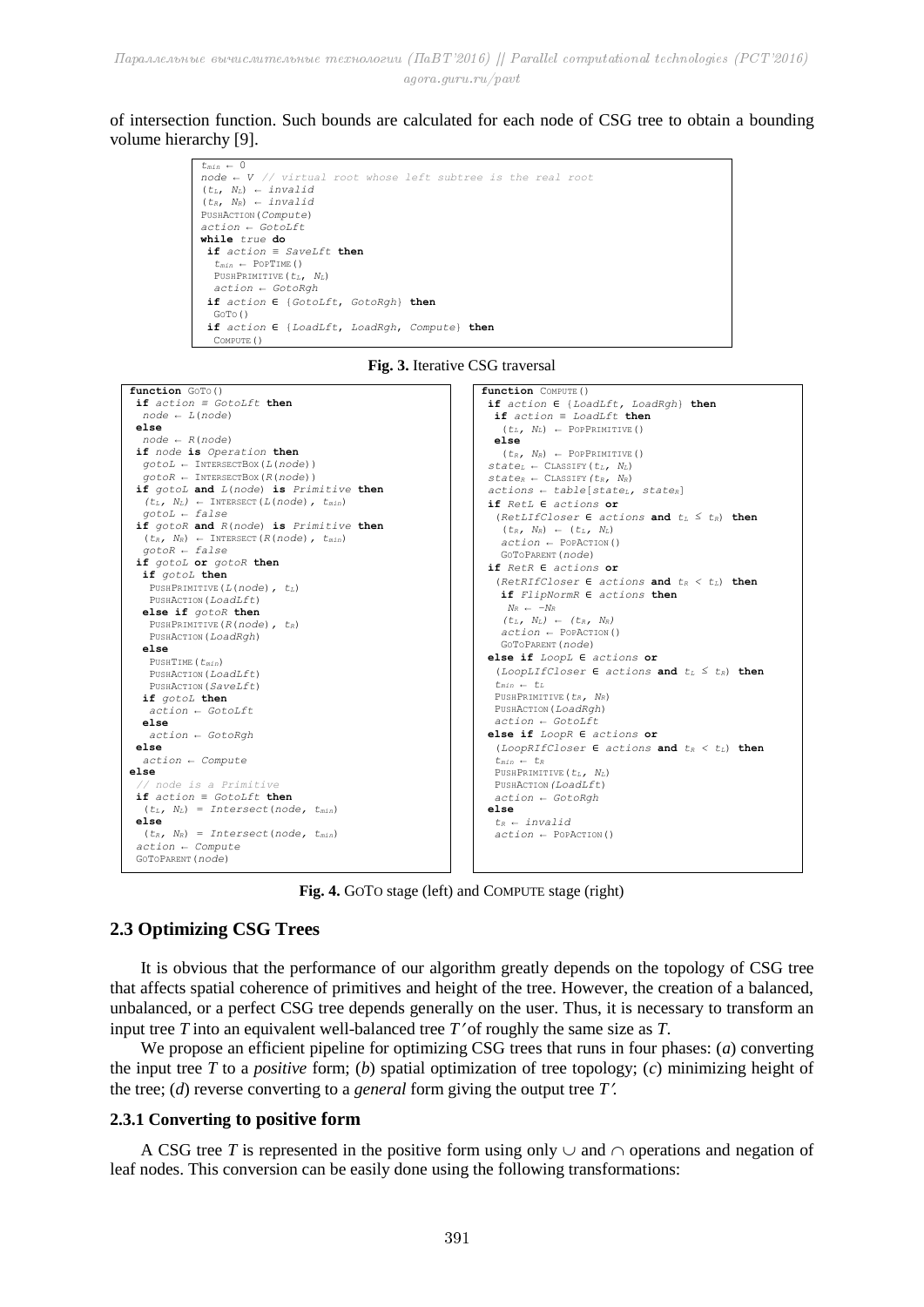## $\overline{x \cup y} = \overline{x} \cap \overline{y}, \quad \overline{x \cap y} = \overline{x} \cup \overline{y}, \quad x - y = x \cap \overline{y}$

The above transformations are applied to the tree in a pre-order traversal, and thus all complements are propagated to the leaf nodes. The reverse conversion to general form can be performed using a postorder traversal (in this case all negations are first removed from the children of each node).

#### **2.3.2 Spatial optimization**

For optimal performance, the tightness bounds of CSG tree nodes should be used which minimize the probability of ray intersection. For this purpose, we propose the spatial optimization procedure allowing minimizing the bounds of CSG nodes. Let us define *treelet* as the collection of immediate descendants of the given CSG tree node. Our optimization procedure is based on repeatedly selecting of treelets consisting of nodes with the same Boolean operation and their subsequent restructuring (in positive form, we are free to change the order of treelet nodes). Treelets are constructed during a preorder traversal of CSG tree by expanding child nodes that have the same Boolean operation as the treelet root. The resulting treelet is reorganized by means of surface area heuristic (SAH), widely used for construction of accelerating structures such as *k*-d tree or Bounding Volume Hierarchy (BVH). Thereafter, the traversal of CSG tree continues with the outer treelet nodes.

The restructuring of treelet is based on the same binned technique as is used for construction of BVH [10]. Binned BVH is constructed over all treelet leaves bounded by axis-aligned boxes precomputed for the input tree *T* given in general form. Because of this, for treelet leaves corresponding to negative CSG primitives we use their original (non-complemented) bounds. This strategy produces slightly better trees, because infinite bounding boxes do not provide any useful information related to primitive positions.

#### **2.3.3 Minimizing tree height**

Our algorithm evaluates intersection point in iterative manner by maintaining a stack. However, on massively parallel architectures like GPUs managing full per-ray stacks leads to significant storage and bandwidth costs. To reduce the traversal state size we desire a *well-balanced* CSG tree. Our next optimization stage is aimed to address this problem by minimizing the height of CSG tree using *local* transformations. At this stage, two types of treelets are considered. For brevity, let us call the child node with a greater height (in the whole tree *T*) the *heavy* child. The first type is formed of treelets which have the same Boolean operation ( $\cup$  or  $\cap$ ) in root node  $N_1$  and its heavy child  $N_2$  (see Figure 5*a*). Let  $T_3$  be a heavy child of the node  $N_2$ . Obviously if  $h(T_3) > h(T_1) + 1$  it is beneficial to transpose these subtrees. As with the rotations for binary search trees these result in elevating subtree  $T_3$  and demoting subtree  $T_1$ . Thus, the height of the treelet, rooted at  $N_1$ , is decreased by one.



**Fig. 5.** Optimizations of first (*left*) and second (*right*) type

The second type of treelets corresponds to the case where the operations in the root node  $N_1$ , its heavy child  $N_2$  and heavy grandchild  $N_3$  are interleaved (i.e.  $\cup \neg \cap \cup$  or  $\cap \neg \cup \neg \cap$ ). Let us consider the  $\cup$ − $\cap$ − $\cup$  sequence (see Figure 5*b*). In this case, the treelet rooted at *N*<sub>1</sub> can be described by expression:  $T_1 \cap (T_2 \cup T_3 \cup T_4) = (T_1 \cap T_2) \cup (T_1 \cap T_3 \cap T_4)$ . Let  $T_4$  be a heavy child of the node  $N_3$ . Therefore, if  $h(T_4) > h(T_1) + 2$ , then the normalization of the given treelet allows reducing its height by one. Please note that this normalization is localized, and thus has no effect on other tree nodes. However, even this optimization is undesirable because it results in duplication of the subtree  $T_1$ . For this reason we use such transformations only when optimizations of the first type have been exhausted. We use the multipass scheme, where at each pass a CSG tree is traversed in post-order, and appropriate restructuring patterns are applied.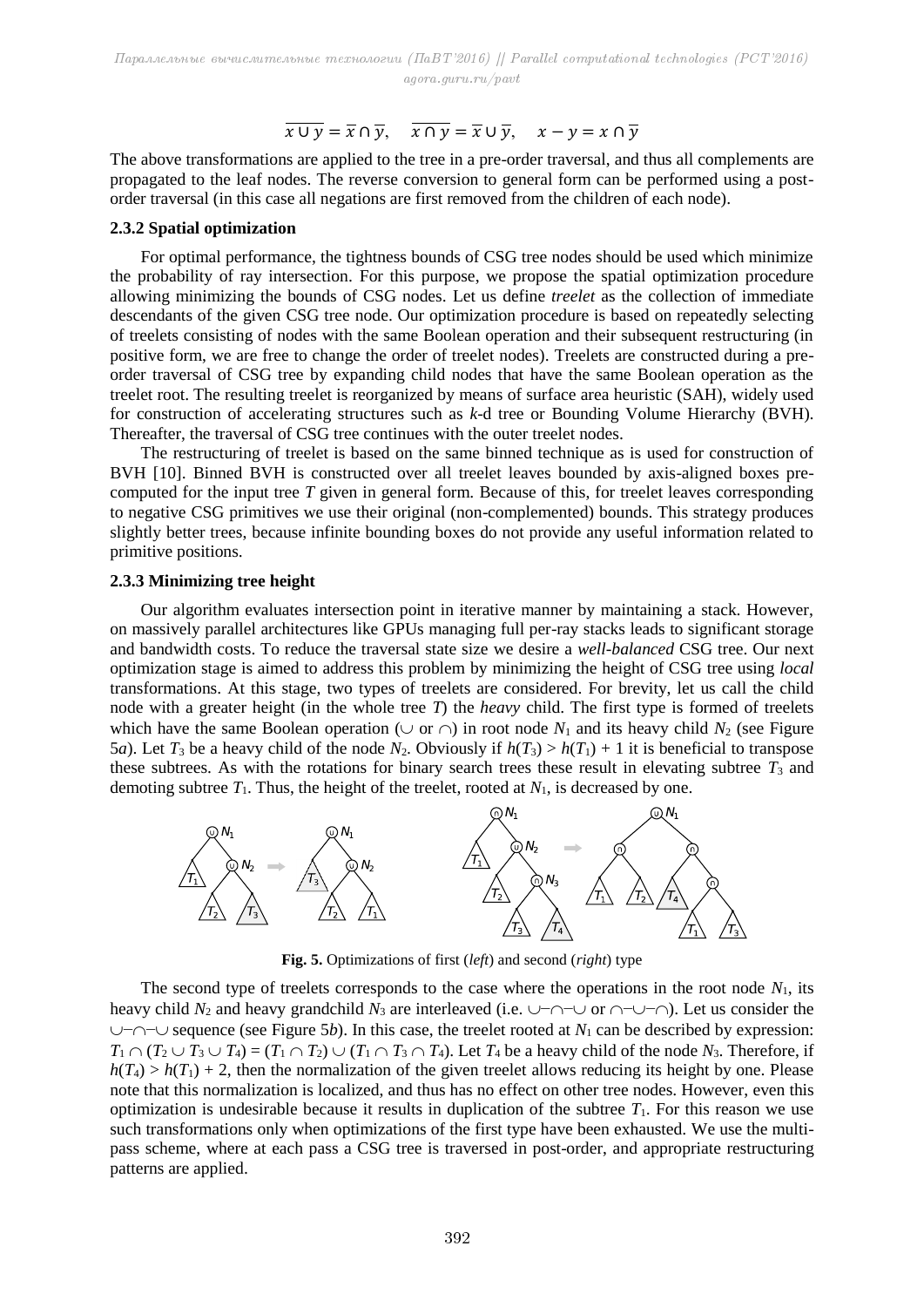## **4. Results and Discussion**

For this study, all results have been measured using an NVIDIA GeForce GTX 680, AMD Radeon HD 7870 and Intel HD 4000 GPUs. All timings correspond to rendering in a  $1280 \times 720$  window. The first test scene shows a CSG model of the city at different scales (see Figure 6). In all below cases the whole City scene is modeled as a single CSG tree. In a simple configuration (*a*), the model contains 3385 primitives. More complex configurations (*b* and *c*) contain 343K and 987K CSG primitives correspondingly. Scene *b* from upper row shows the case with extreme number of depth layers that is rather challenging for other approaches. Therefore, this test allows analyzing the performance depending on the complexity of the CSG model. For each GPU results are represented by two columns (see Table 2): left one corresponds to measured FPS without spatial optimization (−), and the right one was obtained with enabled spatial optimization (+). N/A markers shown were performance clearly cannot be considered to be interactive.



**Fig. 6.** City scene and Cheese scene

The second test scene represents a procedural Swiss cheese CSG model with the holes of varying radius (see Figure 6). Number of holes increases from 1000 (left) to 8000 (middle), and then to 32000 (right ) resulting in a larger number of overlapped primitives and greater depth complexity. Thus, unlike the City model, the performance of the Swiss cheese model is affected greatly by spatial optimization.

The third test scene demonstrates a large number of satellites orbiting a planet (see Figure 8). In this case, each satellite is represented by a separate CSG tree. A plurality of independent satellites are placed into the scene as outer nodes of high-level BVH. Since we are able to interactively rebuild accelerating structure each frame (at least for tens of thousands of objects), we can arbitrarily modify transformations of particular CSG trees. As a result, it becomes possible to edit the scene or to animate arbitrary shapes. In our test case, the satellites move across the planet along randomly selected orbital tracks.

| Scene          | Primitives | Tree Depth |     | Intel $4000$ |     | Radeon HD 7870 | GeForce GTX 680 |     |
|----------------|------------|------------|-----|--------------|-----|----------------|-----------------|-----|
|                |            |            |     |              |     |                |                 |     |
| City(a)        | 3385       | 14         |     | 7.5          | 50  | 60             | 51              | 57  |
| City(b)        | 343589     | 22         | 1.8 | 4.5          | 6.5 |                |                 | 22  |
| City(c)        | 987218     | 24         | 2.3 |              | 6.7 | 18             | 8.3             | 21  |
| Cheese $(a)$   | 1002       |            | 0.4 | 17           | 4.6 | 110            | 5.8             | 128 |
| Cheese (b)     | 8002       | 14         | N/A | 6.5          | 0.5 | 28             | 0.5             | 32  |
| Cheese $(c)$   | 32002      |            | N/A | 0.5          | N/A | 3.7            | N/A             |     |
| Satellites (a) | 87565      |            |     |              | 26  | 67             | 29              | 65  |
| Satellites (b) | 1120065    |            | 2.8 | 4.5          | Δ   | 18             |                 | 15  |
| Satellites (c) | 1120065    |            | 2.5 | 4.5          | 4.2 |                | 5.6             | 12  |

**Table 2.** Measured performance

We found that our implementation scales well with increasing the GPU clock speed (Figure 7) shows linear dependence on clock speed). Therefore, we can expect further performance increase on later generations of GPUs. In contrast, the memory clock does not affect performance, which confirms the assumption that the algorithm is not memory-bound.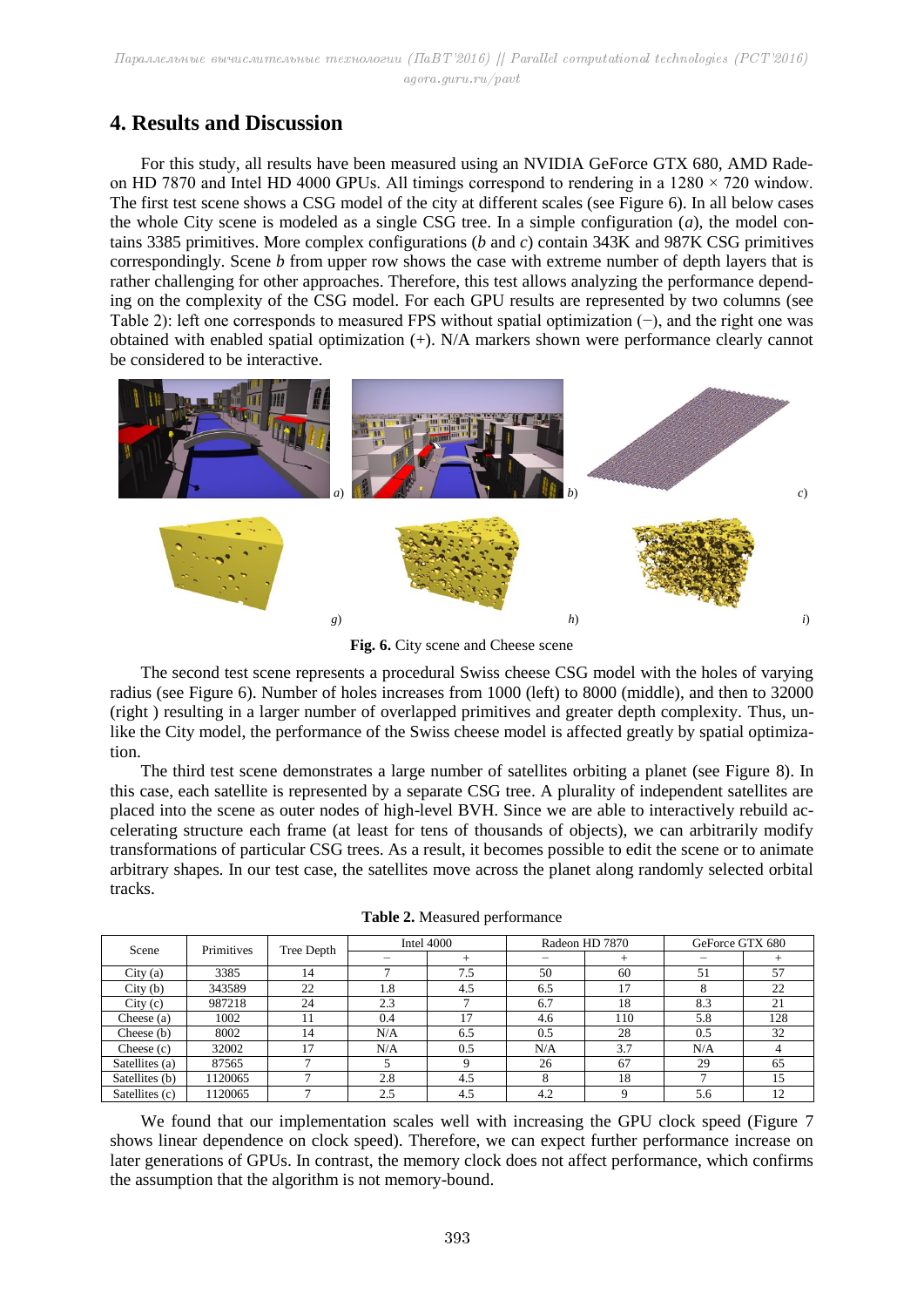From practical point of view, there are several factors which can affect the rendering performance. The first one is *screen resolution* as for over ray-tracing methods. The frame rate decreases almost linearly increasing the total number of processed pixels. The second important factor is the *number of primitives*, but however, it does not affect performance directly. Experiments show that we can easily render City scene containing more than 1 million CSG primitives while having trouble with 32K Swiss cheese model. This is due to extensive overlaps between the primitives in cheese model which force the algorithm to iterate over the CSG sub-trees intensively in order to classify intersection points. Moreover, the efficiency of spatial optimizer also suffers from a large number of overlapped primitives. However, even in this stress scenario, we can show near linear performance degradation depending on the number of primitives.



**Fig. 7.** Rendering performance on Cheese 8K scene depending on GPU clock speed (GF GTX 680).

Given that our solution is based on ray-tracing, it can be naturally extended to produce various visual effects such as transparency, shadows, reflections, refractions, etc. Using OpenGL/GLSL as the main API for GPU computations allows seamless interoperability between CSG rendering engine and standard OpenGL pipeline. For that purpose we calculate the depth value for each processed fragment, based on the intersection time and camera projection matrix. For example, the rendering can be extended with text annotations, axes, or generic triangulated objects drawn by OpenGL. Finally, our solution allows implementing the hardware-accelerated selection mechanism. To this end, we write unique IDs of intersected objects into a separate texture allowing to identify a CSG primitive, or even its particular face, which lies under the given pixel.



**Fig. 8**. Satellites scene

## **4. Conclusion**

We proposed a GPU-optimized CSG rendering approach, which is fast and accurate, and allows achieving real-time frame rates at full-screen resolutions. Unlike alternative image-based CSG algorithms, our solution is more compute-bound than bandwidth-bound, and does not impose restrictions on the maximum number of CSG primitives being limited only by available GPU memory. We also proposed the efficient pre-processing stage to convert an input CSG tree into equivalent spatially coherent and well-balanced form. As a result, our CSG rendering system provides interactive or even real-time performance for CSG models consisting of more than a million CSG primitives on consumer graphics cards.